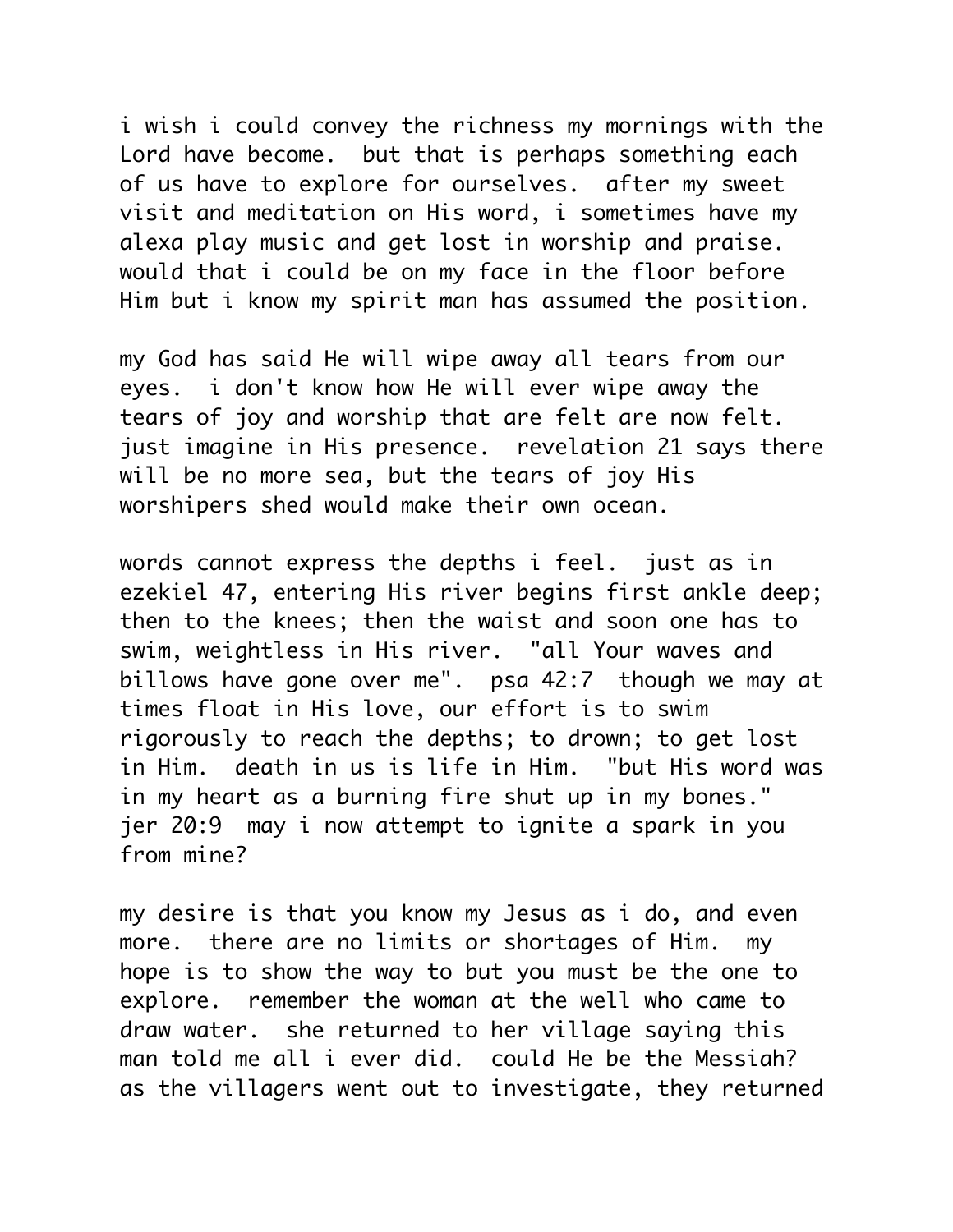saying: "now we believe, not because of what you said, for we ourselves have heard Him and we know that this is indeed the Christ, the Savior of the world." john 4:42 we each must know for ourselves.

have you ever heard of the game about kevin bacon and the six degrees of separation? one starts with kevin bacon and states that he worked with an actor who worked with an actor who worked with an actor who worked with "whoever you name". supposedly one can tie it back to any one. (personally i don't remember that many of his movies.)

just imagine how it might have been in the time of Jesus. i can hear one saying they knew someone who knew someone who knew someone who who knew someone who knew Jesus. friend, we are now two thousand years from the time of knowing Him in the flesh. now we only know Him in the spirit. "Blessed are those who have not seen and yet have believed." john 20:29

may i speak to you of that which i know. "i delivered to you first of all that which i also received: that Christ died for our sins according to the scriptures." 1 cor 15:3 for my sins and yours. yes, He died and rose again leading captivity captive. "o death, where is thy sting? o grave, where is thy victory?" 1 cor 15:55

the word says that while He was dead "He went and preached to the spirits in prison, who formerly were disobedient" 1 peter 3:19-20 have you ever wondered, as i have, why would anyone already dead not joyfully receive His message?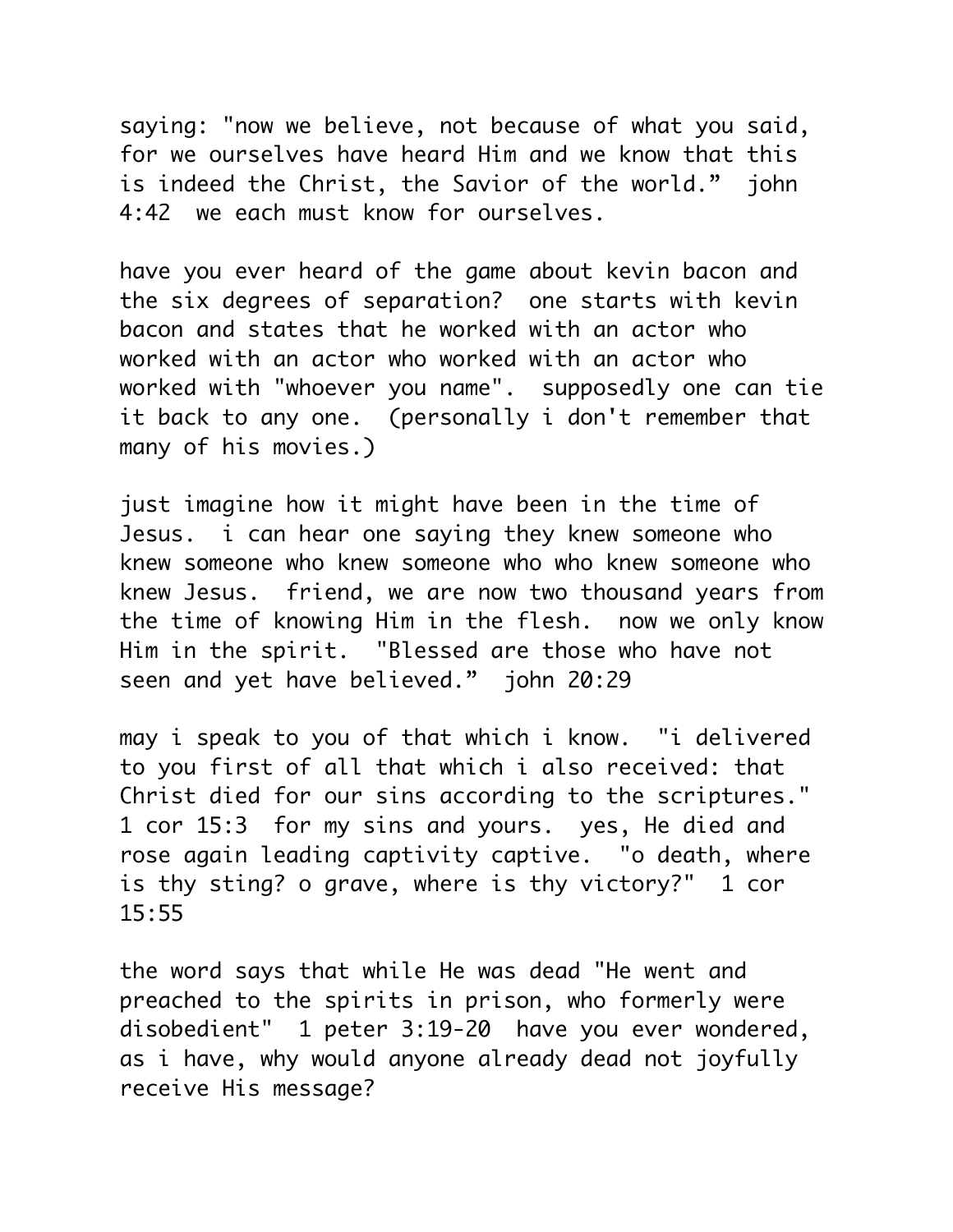it is only speculation on my part, but He had not yet been resurrected. can't you hear them scoffing and ridiculing Him just as they did in life saying "you are in the same boat we are. you think you're going to get out of here." they had to trust and believe in Him just as we do now. their trust was justified as they came out of the grave with him. "the graves were opened; and many bodies of the saints who had fallen asleep were raised." matt 27:52

the belief of resurrection. it is a seed waiting to germinate in all of us. to those who trust in Jesus, it will sprout unto a joyful bliss. to those who do not, it will sprout to receive the seeds they have sown. the decision is: will your account be marked "paid in full" or will "payment be required". i really pray the former. our spirits are eternal as they come from God. there is only life in Him. the other place is a death one can only imagine.

i for one cannot imagine a life without Jesus. years ago i used to work at a place that had a large layoff. my last day there as my small group were sitting around a table, i decided i needed it was to witness to them all. though many remained silent, one lady spoke up and said she thought heaven would be boring. honestly, i was so taken aback that i know whatever i said wasn't enough. now i think i could argue with her and maybe even convince.

the word says, "be ready in season and out of season. convince, rebuke, exhort, with all longsuffering and teaching." i was a young christian then and not fully